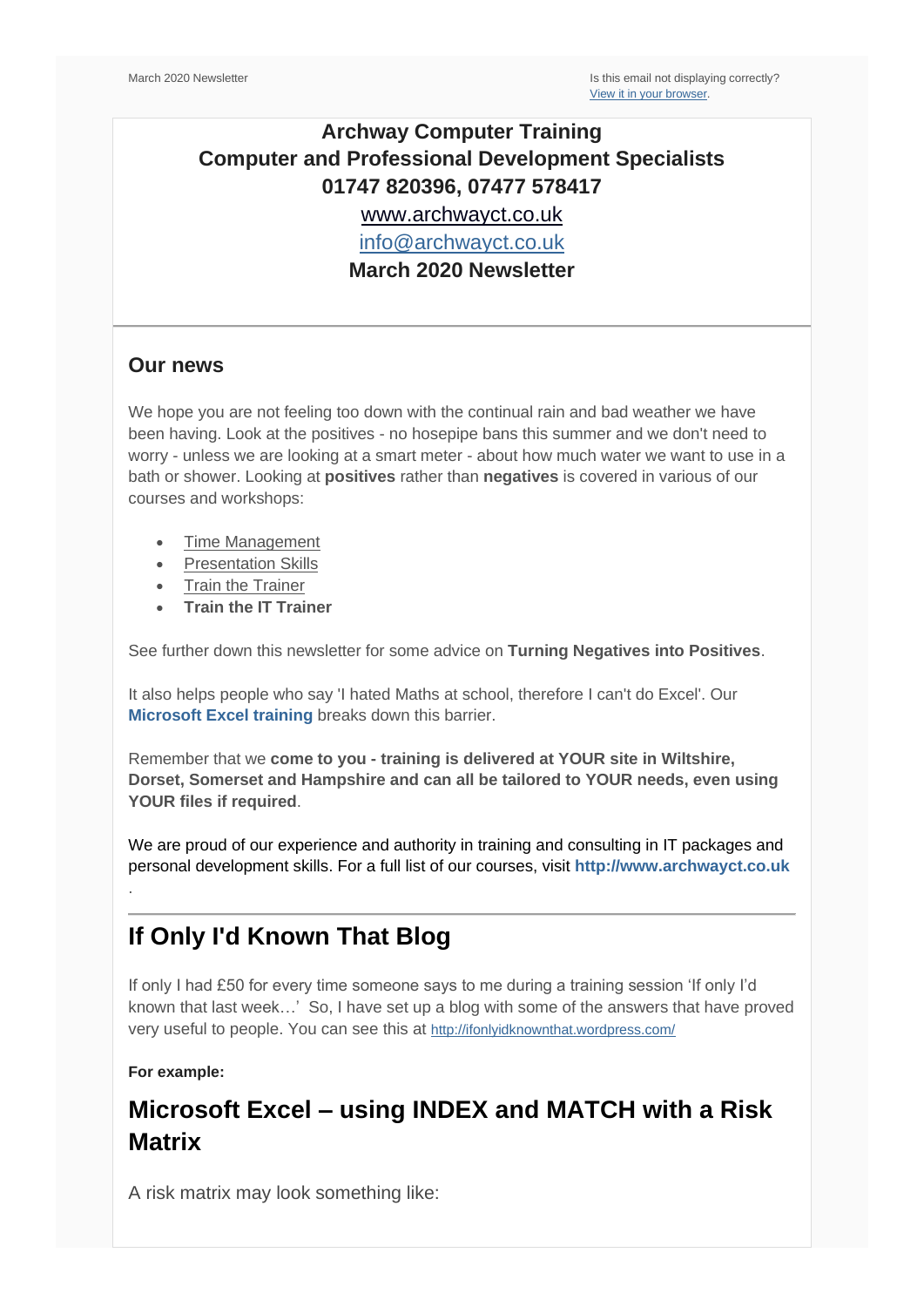| ⊿              | A               | B                         |                | D                    | E                             |  |
|----------------|-----------------|---------------------------|----------------|----------------------|-------------------------------|--|
| $\mathbf{1}$   |                 | <b>Very Likely Likely</b> |                |                      | <b>Unlikely Very Unlikely</b> |  |
| $\overline{2}$ | <b>Major</b>    | <b>Extreme</b>            | <b>Extreme</b> | High                 | High                          |  |
| 3              | <b>Moderate</b> | High                      | High           | <b>Medium Medium</b> |                               |  |
| 4              | <b>Minor</b>    | Medium                    | <b>Medium</b>  | <b>Medium</b> Low    |                               |  |
| 5              | Insignificant   | <b>Medium</b>             | Low            | Low                  | Low                           |  |
| 6              |                 |                           |                |                      |                               |  |
| $\overline{7}$ |                 |                           |                |                      |                               |  |
| $\sim$         |                 |                           |                |                      |                               |  |

with likelihood of risk occurring being related to the severity of the risk.

If we have two columns of data, one representing the likelihood of the risk and the other the severity of the risk, then a third column should be able to use a formula to give the relevant rating.

| A                  | B.         | $\sqrt{2}$    | D                  | E | F | G | H |  | K |  |
|--------------------|------------|---------------|--------------------|---|---|---|---|--|---|--|
|                    | Likelihood | Consequence   | <b>Risk rating</b> |   |   |   |   |  |   |  |
| <b>Very Likely</b> |            | Major         | Extreme            |   |   |   |   |  |   |  |
| <b>Very Likely</b> |            | Moderate      | High               |   |   |   |   |  |   |  |
| <b>Very Likely</b> |            | Minor         | Medium             |   |   |   |   |  |   |  |
| <b>Very Likely</b> |            | Insignificant | Medium             |   |   |   |   |  |   |  |
| Likely             |            | Major         | Extreme            |   |   |   |   |  |   |  |
| Likely             |            | Moderate      | High               |   |   |   |   |  |   |  |
| Likely             |            | Minor         | Medium             |   |   |   |   |  |   |  |
| Likely             |            | Insignificant | Low                |   |   |   |   |  |   |  |

cells b2 to E5 in the first screenshot as **Risks** and they are in a worksheet called **Risk Rating**.

The relevant formula to go in cell D2 is **=(INDEX(Risks,MATCH(C2,'Risk Rating'!\$A\$2:\$A\$5,0),MATCH(B2,'Risk Rating'!\$B\$1:\$E\$1,0))**

Where the consequence in C2 is matched in the risk rating cells A2 to A5 and the likelihood in B2 is matched in the risk rating cells B1 and E1 and the intersection of both is returned.

I added the **IFERROR** function to allow copying of the formula down column D before values have been input in columns B and C without showing an error message.

Find out more about our **[Microsoft Excel training](http://www.archwayct.co.uk/microsoft-office-training/microsoft-excel-training)**.

### **Microsoft Outlook - creating a template (can include attachment)**

If you need to send a similar message quite regularly in Outlook, you can create a template instead of typing the same information each time. You can even include an attachment in the template.

To create a template, start composing a message in the usual way, with the text you want to be included in the template. Remove your signature from the message body or it will appear twice when you use the template.

*To create a template in Outlook:*

1. Compose the message you want to use as a template.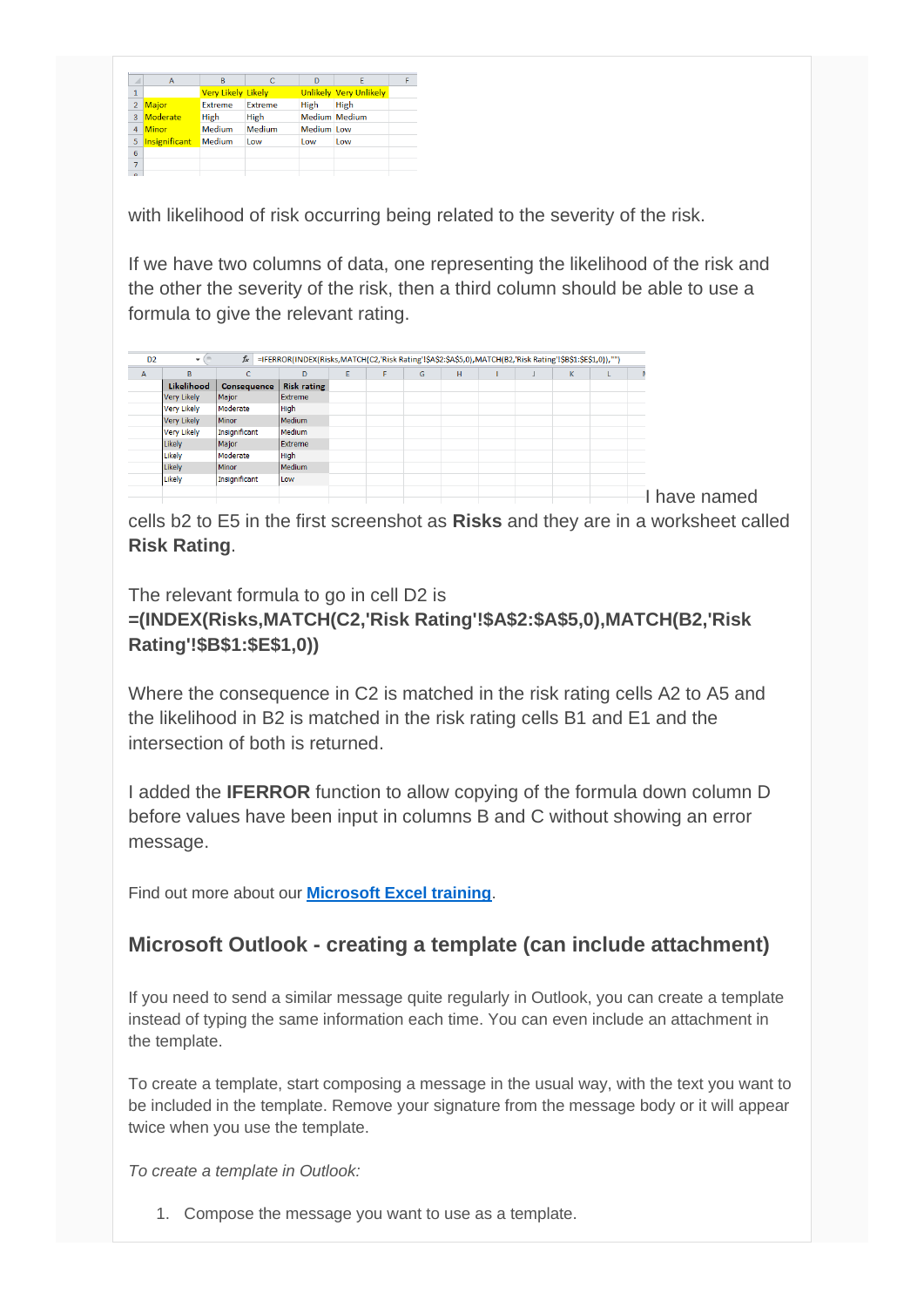- 2. From the **File** tab, click **Save As**.
- 3. In the **File name** text box, type a name for the template.
- 4. From the **Save as type** dropdown, select **Outlook template (\*.oft)**.
- 5. Make sure the **Save** list displays the drive and path containing the Outlook templates.
- 6. Click **Save**.

*To use a template in Outlook:*

1. From the **Home** tab select **New Items**, and then **Choose Forms** from the submenu. The **Choose Form** dialog box will be displayed.

| Choose Form                                              |                                                                              | ×           |  |  |  |  |  |
|----------------------------------------------------------|------------------------------------------------------------------------------|-------------|--|--|--|--|--|
|                                                          | Look In: User Templates in File System<br>$\checkmark$<br>Browse             | H<br>寵<br>曲 |  |  |  |  |  |
| C:\Users\jdonb\AppData\Roaming\Microsoft\Templates\*.oft |                                                                              |             |  |  |  |  |  |
| <b>Excel training</b>                                    | Automatic reply Out of Office<br>Enquiry regarding admission to Junior House |             |  |  |  |  |  |
| Display name:                                            |                                                                              | Open        |  |  |  |  |  |
| File name:                                               |                                                                              | Cancel      |  |  |  |  |  |
| Description:                                             |                                                                              | Advanced<<  |  |  |  |  |  |
| Contact:                                                 | Version:                                                                     |             |  |  |  |  |  |
| Message class:                                           |                                                                              |             |  |  |  |  |  |

- 2. In **Look in:** select **User Templates in File System**.
- 3. Select the template and then click **Open**.
- 4. Compose and send the message.

Find out more about our **[Microsoft Outlook training](http://www.archwayct.co.uk/microsoft-office-training/microsoft-outlook-training)** in Wiltshire, Dorset, Somerset and Hampshire.

#### **Techniques to build confidence and create a positive outlook**

Here are some common behaviours which can only result in negative beliefs:

- *Worrying* can only hinder success; it **never** helps.
- A *negative inner voice* serves only to lower self-esteem.
- *Other people's negative opinions* will sap your confidence if you take them to heart.